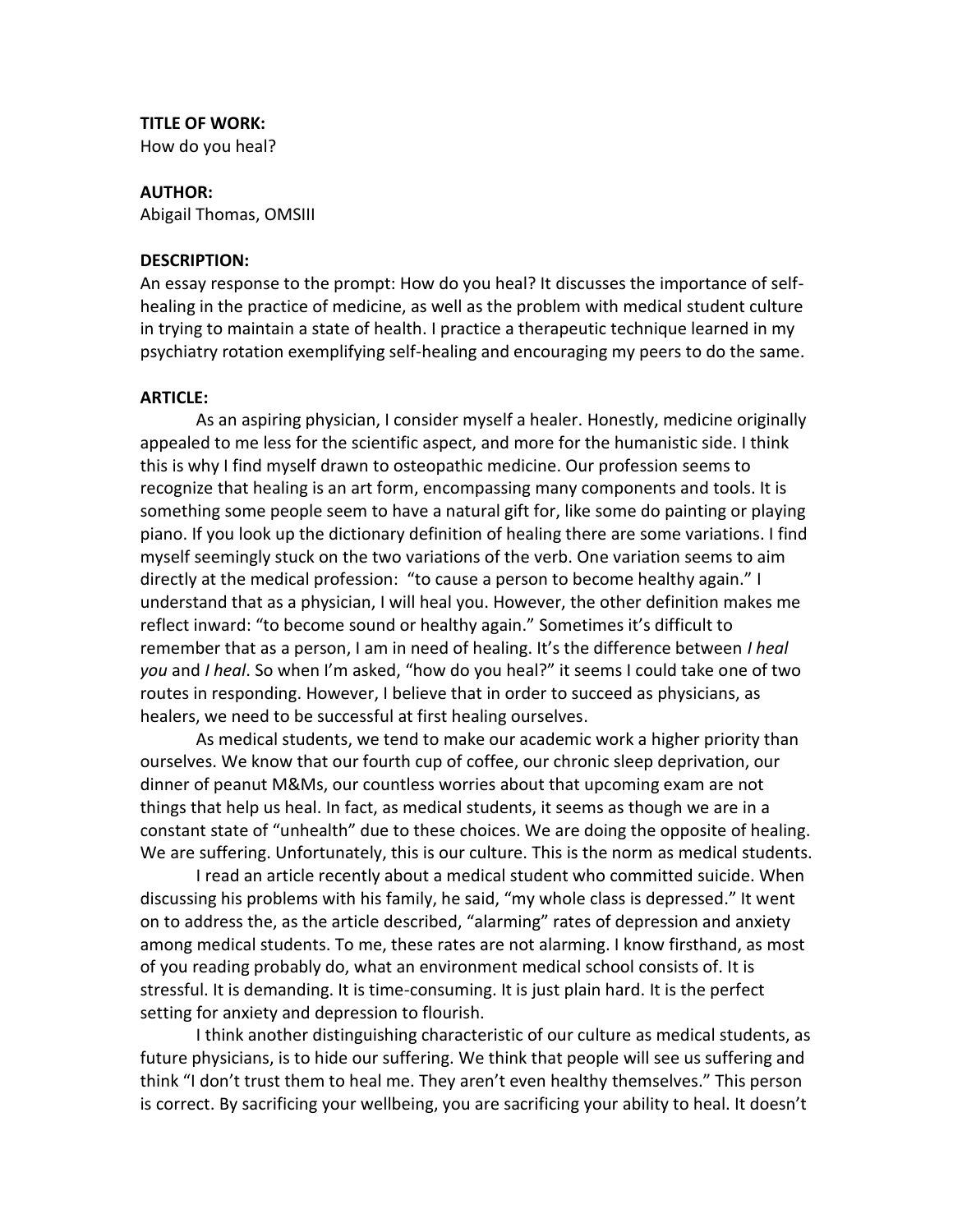mean you are inept, but you are not performing the best medicine that you are capable of. Thus, I challenge you to embrace your suffering. In order to find the proper antibiotic, we have to recognize the type of infection. Similarly, in order to heal, we must recognize that we are suffering.

I confess. I am suffering. My mental, physical, emotional health is lacking. I am very much guilty of putting my academics ahead of my wellbeing. So I contemplate the question, "how do I heal?" My answer? I need help. I need support. I need instruction, and I need acceptance.

While I am presently completing my psychiatry rotation, I have constantly been reminded of the importance of mental health. I'm confronted each day with patients who are struggling to battle a variety of issues, including depression and anxiety. In addition, it was recently *National OMS Day of Wellness*, a day in which students were encouraged to take time for themselves, to foster the health of their minds, bodies, and souls. Instead of participating, I found myself experiencing an enormous amount of anxiety that day due to a variety of issues—it was one of those "when it rains, it pours" kind of days.

Just a couple of days later, I was observing a group therapy session for my rotation. The clinician asked the group to write a letter. It was a goodbye letter. Everyone was asked to say goodbye to a part of their life—a hobby, a person, a way of thinking—that had a negative impact, which was not beneficial to their healing. Afterwards, each individual shared what he or she had written. It was as if they were accepting this problem, acknowledging that they needed to fix it, and finally receiving support from the group that they were capable of eliminating this damaging entity. I thought, "what a great activity to assist in healing oneself." Again you ask, how do I heal? I say goodbye.

\* \* \* \*

## *Dear Perfection,*

*I regret to inform you that you are not real. I grew up hoping that if I worked hard enough, I might meet you one day. You are imaginary, like Santa, the tooth fairy, or the Easter Bunny. Strike that, you are like the boogeyman, the monster under my bed. Believing in you is not beneficial for me. Do you know what it feels like to be so overwhelmed you can't hold back the tears, to be so upset the only things that you can muster out of your mouth are negative statements? Of course not. You are Perfection. But like I said, you are not real.*

*Perfection, your illusion has been with me since my childhood. Remember that day I just missed you while coloring? You left my sights as I stomped up the stairs, explaining to my parents that I'd screwed up. I'd colored outside the lines. How about that time during my senior year of college when I broke down in front of my doctor because I couldn't control my depression anymore? Were you there the time I had to CAP my block 3 anatomy exam in medical school? No. It's not that I didn't try to find you. Oh no, I searched so hard. I know now that it's impossible to find something that doesn't exist.*